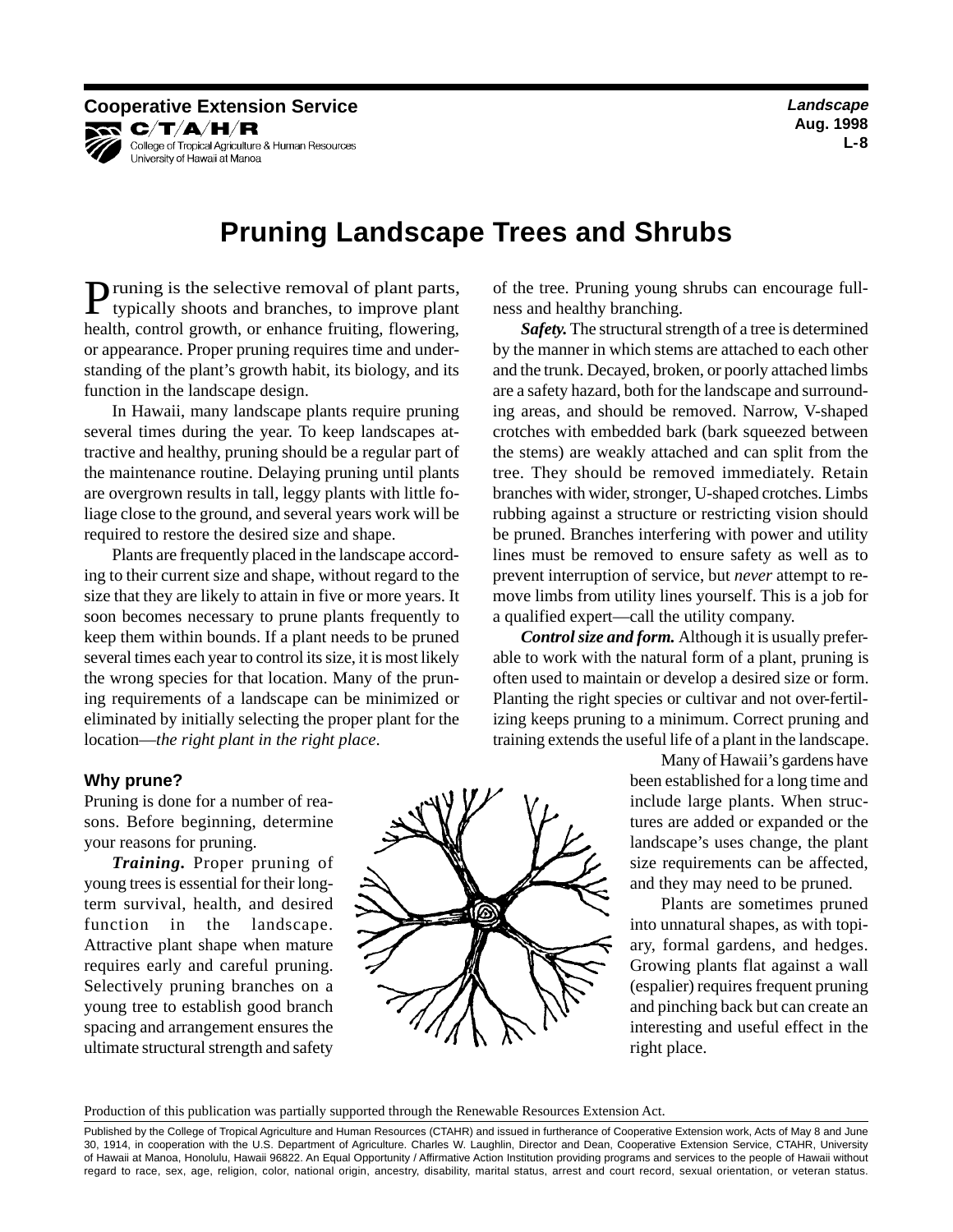**L-8 Pruning Trees and Shrubs CTAHR — Aug. 1998** 

As plants mature, pruning maintains a desired and useful size and form. Plumerias, pua-kenikeni, and other trees producing flowers or seed pods used in lei-making should be maintained at an accessible height for picking.

*Influencing flowering and fruiting.* Selectively removing the flowers or developing fruits of some species encourages the remaining fruits to be larger. Lightly pruning some fruit trees can help maintain regular, annual flowering and fruiting (*caution:* this practice requires clear knowledge of the growth and reproductive habits of the particular species or cultivar). Plants that flower on the current season's growth, such as crape myrtle, will be stimulated by severe pruning to produce more vegetative (leafy) growth and fewer—but larger flowers. Bougainvilleas require pruning after flowers have faded to induce another flowering cycle.

*Renovating and rejuvenating old plants.* Mature plants (particularly shrubs) that have grown too large, become "leggy," or developed a large amount of nonflowering wood may be rejuvenated over a period of years by severe, selective pruning. The exact technique depends on the particular species and the form of the plant. The process requires time and patience but can add years of life to old plants.

Sometimes shrubs that are not growing well despite adequate water, light, and nutrients can be "shocked" into growing by drastic pruning. This will either stimulate vigorous new growth or the plant may die, so it is a last-resort technique.

*Improving general appearance.* Pruning to remove unattractive, spent flower heads, as with some doubleflowered bougainvillea, enhances the appearance of the plant and encourages further flowering. Trimming dead or dying branches and stems and removing diseased plant parts gives a neater, healthier appearance to the landscape.

#### **When to prune**

Trees and shrubs may be *lightly* pruned year-round in Hawaii. Remove dead, broken, or diseased branches whenever they appear. Plants grown for foliage, such as podocarpus, privet, juniper, and yaupon holly, may be pruned at any time, because flowering is not important for these plants. With plants grown for their flowers or fruits, timing of pruning affects future flower development, and pruning should be timed to maximize blossoming.

The right time to prune depends on the plant, its condition, and the results desired. For rapid shoot development and the greatest overall growth, plants should be pruned just before the buds begin to swell. To retard growth with the maximum dwarfing effect, plants should be pruned after each flush of growth, when the new leaves are fully expanded. If a species flushes several times a year, pruning in late summer may encourage an additional flush of shoot growth.

Plants flower from either current growth (the ends of twigs and branches), or older wood (further back on branches).

Plants that flower on current growth (new shoots and stems) usually blossom and form and fruits several times a year, sometimes almost continually, in Hawaii. Such species include allamanda, oleander, hibiscus, and bougainvillea. Prune them periodically throughout the year after a blooming flush to encourage new shoot development. Take care to prune lightly. Continuously heading-back this type of plant (for example, a hibiscus hedge), results in dense foliage and few flowers.

Plants that flower on older wood generally flower and fruit at a distinct time once each year. To maximize flowering on plants that flower on older wood, prune immediately at the end of their blooming cycle. Pruning or pinching shoots at this time encourages more lateral branches and many more flowers. Pruning later in the season removes flower buds and reduces the next flowering and fruiting. Plants of this type include some azaleas and hydrangeas, camellias, magnolias, Indian hawthorn, crape myrtle, royal poinciana, jacaranda, cassia, and bottlebrush.

Deciduous plants (such as monkeypod), which drop their leaves before flushing, are best pruned late in the dormant (bare) cycle. Plants that do not lose their leaves are best pruned several weeks following a growth flush. At this time, wounds caused by pruning rapidly develop callus and close, which discourages insects, disease, and decay from entering the plant. Undesirable sprouting may result from pruning at other times. When trees produce excessive sprouts, they are easily damaged when pruned during active shoot elongation. The worst time to prune is when leaves are forming. *Do not prune plants when they are under stress.* 

Some plants grown in Hawaii have specific pruning needs. Pikake blooms on new growth but flowers most heavily from March to September. Prune pikake between November and January. For heavier flower set, they may also be cut back once or twice during the flow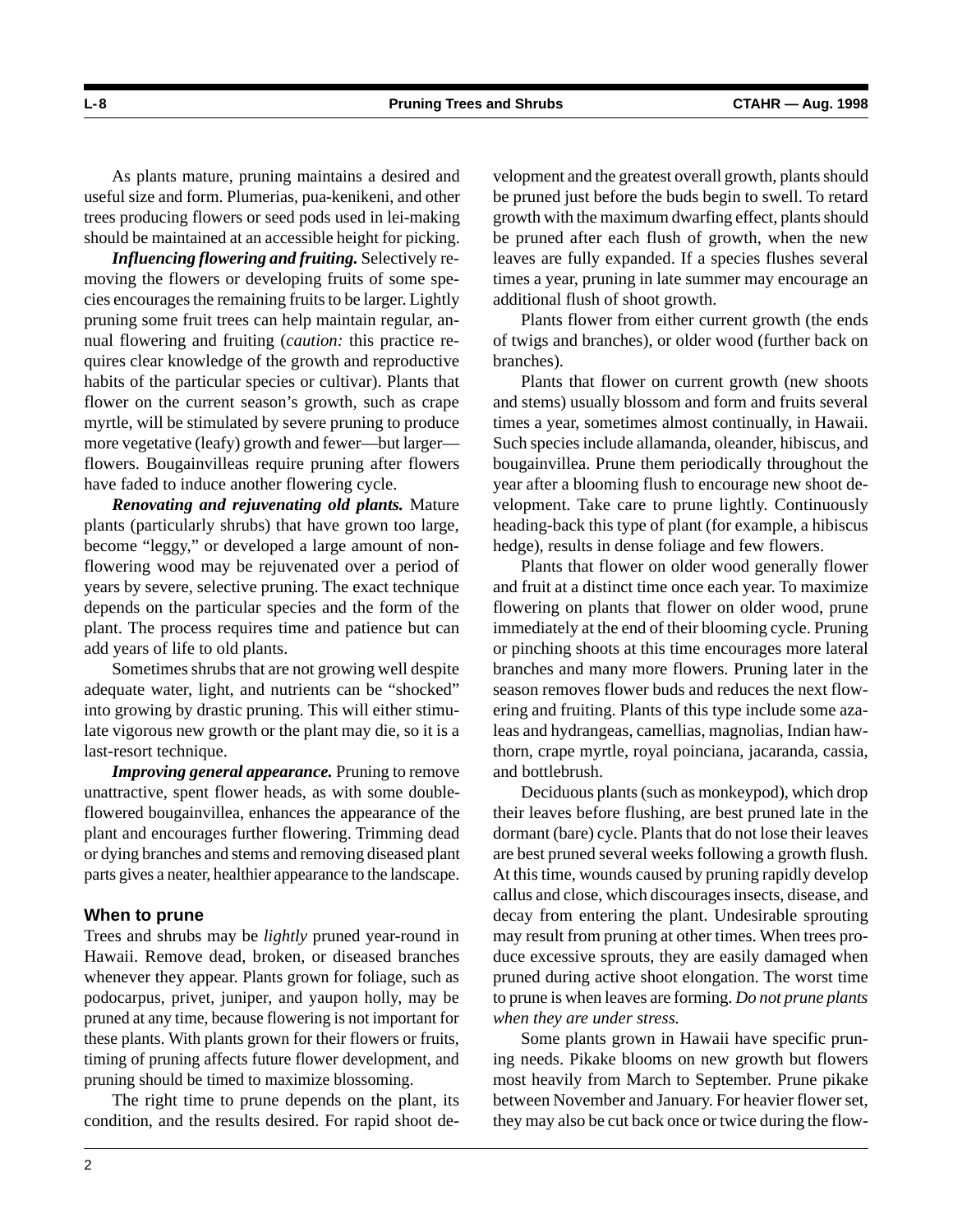ering period. New flowers will be produced about four weeks after this pruning. Mango should be pruned after fruiting, before a growth flush begins. Fruit trees should not be pruned once flowering begins. Pruning of fruit trees should be timed to suit the flowering season of the specific cultivar.

For best pruning results, learn about the species and cultivar of the tree or shrub and decide what you would like from the plant in the landscape. To realize your goals, consult some of the many resources available, such as garden centers, libraries, garden books, Internet web sites, and Cooperative Extension Service offices, for specific information on recommended pruning times.

#### **Pruning equipment**

Selecting the right tool and using it correctly will minimize hazard and injury to the plant *and* the pruner and help complete the task efficiently. Many types and brands of pruning equipment are available in the marketplace, in many price ranges. Durable, dependable equipment can be expensive, and home-own-

ers may not require the highest-priced tools. Do, however, select the right tool for the job—one that is sturdy and comfortable to use. Keep all tools sharp for easier cutting without injuring surrounding tissue. Injured tissues are susceptible to disease and decay, which can lead to long-term health problems for the plant.

*Hand pruners* are the

most frequently used pruning tool. They cut limbs or suckers up to  $\frac{1}{2}$  inch diameter. Cutting larger stems damages the shrub and the tool. Draw-cut or by-pass type hand pruners use a sharpened blade that cuts like scissors. This type is preferred because it cuts through stems more easily without crushing the tissue. Anvil or snapcut types feature a sharpened blade that cuts against a broad, grooved head. Anvil types work best for small or soft stems.

*Loppers* (lopping shears) prune limbs that cannot

be cut with hand pruners. They are designed to remove limbs up to 1 inch or so in diameter. The hook-and-blade, scissors-action (parrot beak) loppers are preferable to anvil types. The length of the handle determines the leverage and ease of the cut. Handles range from 24 to 35 inches long and are made of wood, steel, or fiberglass, with or without vinyl hand-grips. Rubber bumpers beneath the base of the blades cushion the impact caused by closing the handles and increase safety and comfort of use.

*Pruning saws* are essential for removing branches 2 inches or larger in diameter. They are available in many sizes and types, each with a particular use. Pruning saws

> differ from carpenter's saws in two respects: pruning saws have curved blades for working around limbs, and they cut on the draw (pull) stroke. Pruning saws are coarse (5–6 teeth per inch) and the teeth are arranged in a V pattern, alternately bent to either side down the length of the blade. Finer teeth (8–10 per inch) are useful for removing small branches.

> > *Pole pruners* have a pruning head mounted on a handle 6 ft or more in length to remove limbs higher in the tree. The head is a heavy scissors-action blade operated by pulling on a rope. Curved pruning saws for removing larger limbs can be fitted to the pole. Extension handles increase the length of reach. Many models have telescoping poles for versatility and easy storage. Do

not use these near electrical wires.

*Hedge shears* are for pruning hedges, *and only hedges*. Never use hedge shears to prune landscape shrubs. They feature flat, scissors-action blades, sometimes serrated, that are 8 inches or more in length. For heavy use, hedge shears with shock absorbers of neoprene, rubber, or metal springs between the handles are preferred. Electric- or gasoline-powered hedge shears have a moving blade. Some hedge shearing units can be adapted to chain saws. Gasoline-powered units avoid



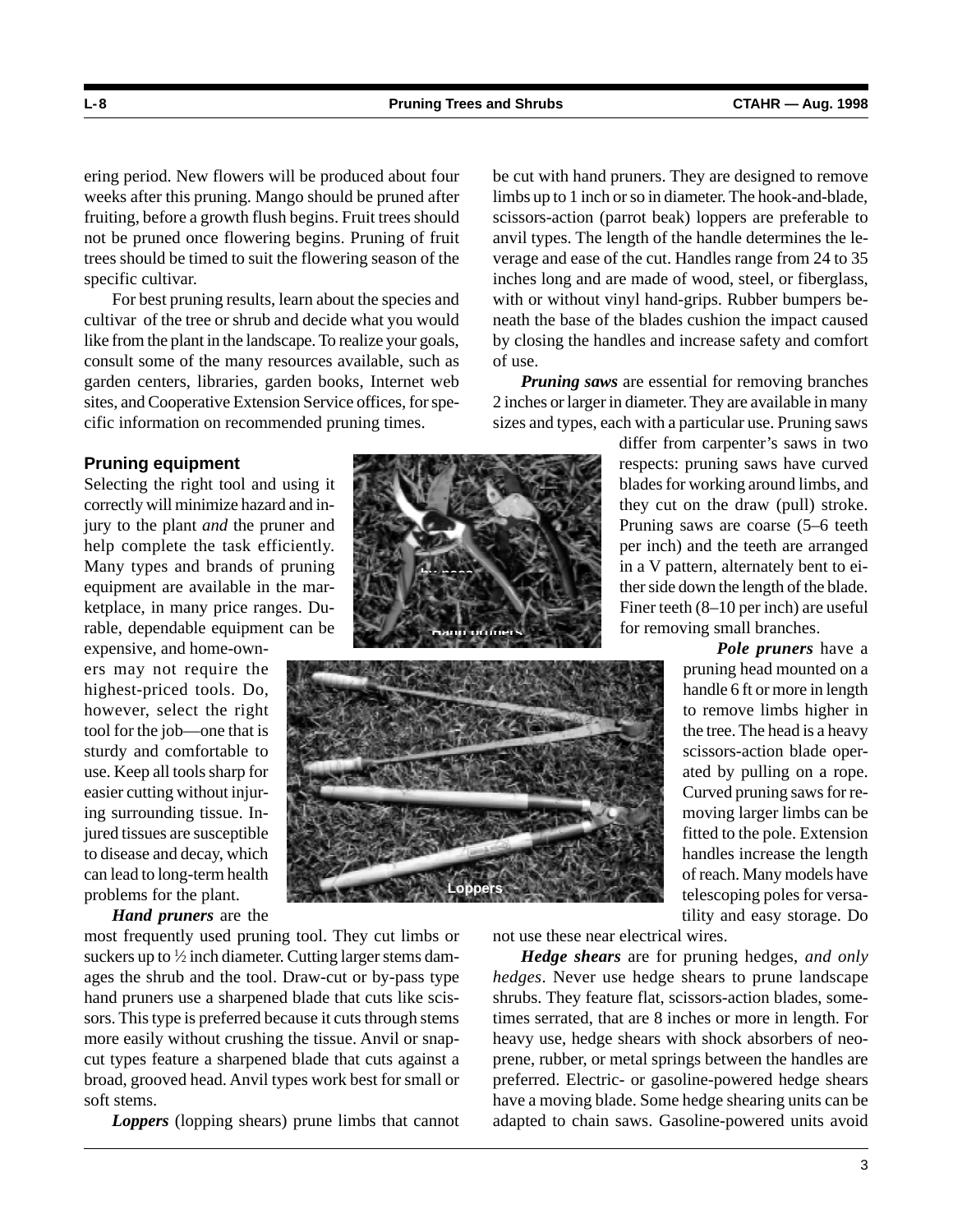the need for extension cords and the inevitable cut power cord. Rechargeable, battery-operated models are also available. Power units take much of the drudgery from pruning extensive or tall hedges.

*Machetes and cane knives* are *not* pruning tools and they should never be used on landscape plants. Cutting with a machete or cane knife is better referred to as "slashing" or "whacking" rather than pruning. These tools do not produce a clean cut, and they leave ragged and torn ends. Cuts that are not clean allow diseases and insects to invade and damage plant tissues. These tools do not allow a straight cut on hedges, and they cannot cut tree branches in the proper place.

#### **Pruning techniques**

#### **Pruning shrubs**

Shrubs are pruned by either heading-back or thinning. Hedging is a technique for more controlled shaping.

Heading back is the cutting of terminal ends of twigs or young branches back to an axillary bud or node. It is usually done to reduce plant size. This technique usually increases the number of shoots and leaves, producing a denser plant. On trees, heading back results in undesirable multiple leaders with embedded bark, but on shrubs, these cuts when properly placed can create and maintain nicely formed plants.

New growth usually is vigorous and upright and develops from two or more buds located just behind the pruning cut. Heading-back all shoots to the same height produces a top-heavy plant and is seldom desirable in the landscape. Heading-back shoots to several different levels produces a more natural, fuller-looking shrub.

Thinning in shrubs is the selective removal of complete branches back to lateral branches or the ground. Thinning gives plants a natural, open appearance and encourages new growth inside the shrub, depending on how heavily the plant is pruned. Heavy thinning results in the development of interior sprouts, while light thinning does not. When thinning shrubs, visualize what the plant will look like without the branch or cane before making each cut. To reduce a shrub's size without leaving a "scalped" look, reach into the canopy and selectively prune branches back to a major limb. This not only hides the cuts behind the remaining foliage, but it also gives the shrub a more open and natural appearance. Remove some of the new (sucker) growth, espe**A properly pruned hedge is wider at the base than at the top.** 



cially from extremely vigorous species and those that tend to develop numerous suckers. Prune carefully to avoid injury to growth, and leave clean cuts without torn edges. When pruning to remove diseased plant parts, disinfect clippers after each cut by dipping the blades in isopropyl (rubbing) alcohol. Thinning shrubs controls size while maintaining a "natural" appearance, in contrast to hedging or heading-back to the same spot on all branches, which gives a controlled, manicured appearance.

Renovation pruning over several years can be used to restore growth to some overgrown shrubs. Remove  $\frac{1}{3} - \frac{1}{2}$  of the oldest canes or shoots at the first pruning. In the next year or season, thin the new growth and remove another  $\frac{1}{3} - \frac{1}{2}$  of the oldest growth. During the third season, begin a normal thinning pruning program and, if old growth remains, remove the rest of it.

Do not use hedge shears for heading-back or thinning shrubs—cut each branch separately with a hand pruner.

Hedges serve various functional and decorative purposes in landscapes. To establish a hedge from new plants, tip pruning is required for several seasons. Until the plants reach the desired height, head back new shoots  $\frac{1}{2}$ – $\frac{2}{3}$  of their length each time they grow 6–12 inches. This develops a dense, low-branching structure and encourages the plants to spread. Always prune a hedge so that it is wider at the base than at the top. Once the plants reach the desired height, trim and shape the hedge with hedge shears. Prune hedges just before new growth begins so that the hedge is bare for the shortest possible time.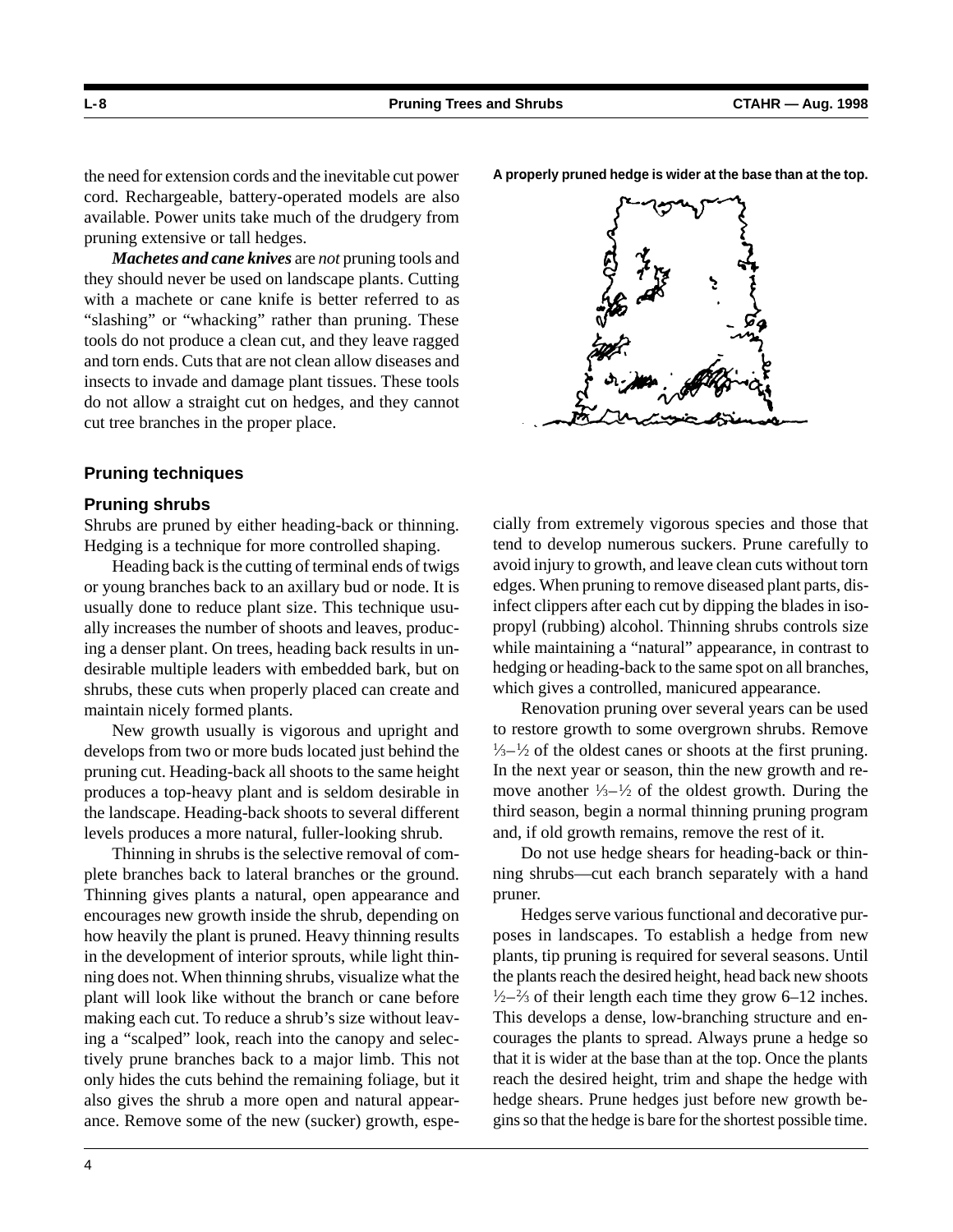**Renovation thinning over several seasons can restore overgrown shrubs.** 





Thin center by removing Thin and The After the first thinning, New growth then occurs



some main stems. the canopy will be more open. as light penetrates the canopy.



Prune new growth and remove additional main stems The result: a fuller shrub with healthy to encourage fuller branching within the shrub. The we growth and an open canopy.



## **Pruning trees**

Trees should be trained and pruned routinely during the first 10 or so years after planting, to avoid severe pruning when they are older. Properly pruned young trees will not likely need to be pruned again for  $1-2$  years. Middle-aged trees can go for longer periods without pruning.

*Young trees.* Train the tree according to its natural form. Plants with a central-leader growth habit (a single, dominant stem) are trained differently than those that form multiple leaders. Know the characteristic form of the tree before removing any live branches. In most landscapes, little or no attempt should be made to significantly change the growth habit that is natural to the tree. Remember that a tree is a three-dimensional object, and train limbs to develop in all directions. Establish alternate branching early in the tree's life. Major scaffold branches should develop at least 6–12 inches apart to allow for future growth.

Begin by removing all broken, diseased, or dead branches and twigs. Look for branches that now or eventually will cross or rub; select one of the two to leave, and prune off the other, or remove both. Remove interior branches, which receive little light and will grow slowly, eventually dying. Prune away "water sprouts" and "suckers," the vigorous, fast growing, but weakly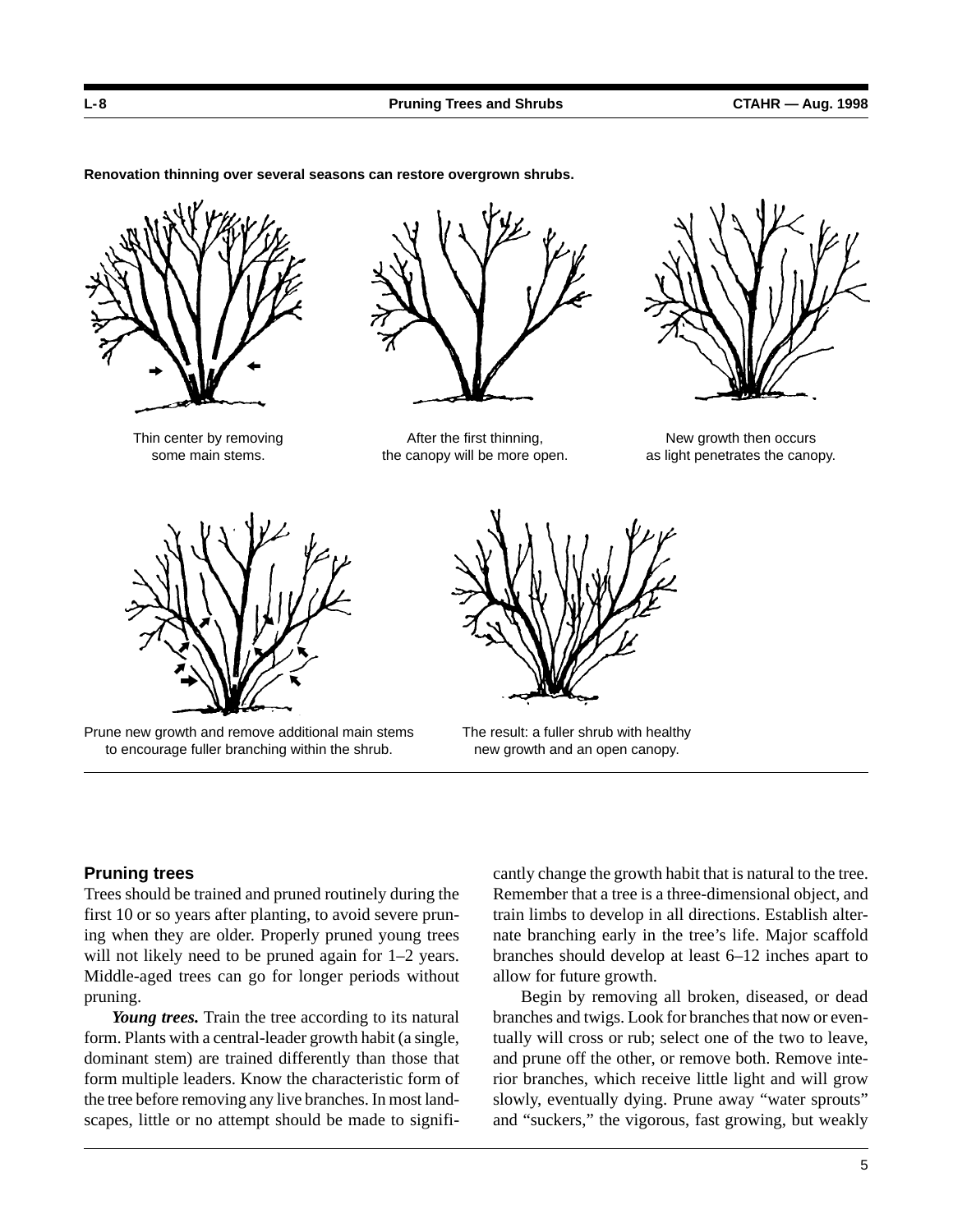

**Establish alternate branching, with branches spaced far enough apart so they will not cause problems as they increase in size.** 

**A tree is a three-dimensional object. Establish radial spacing of its branches by early shaping, and then maintain it by periodic pruning.** 

attached shoots arising from the plant's base or the middle sections of older branches.

Study the form of the tree. Pruning during its development should be done with the calculated intention of preparing a structure that will eventually produce the best canopy—the form most appropriate for the species. Choose the best-spaced and best-positioned branches and remove or shorten all others. Select the broadest-angled branches. Branches with wide crotch angles have greater structural strength and resistance to wind. Branches from the main stem with narrow crotch angles (less than 40°) should be removed. Some trees are prone to narrow or weak crotch angles, and their branches should be pruned to grow more laterally rather than upright.

Most young trees that are not clearly multiple-leader types should be pruned to a single leader, choosing the straightest and best leader to retain. As the tree develops, remove lateral branches that grow upright—they will compete with the leader and result in a weak tree. The lower branches should be removed in stages over time as the tree develops, rather than all at one time. Removing all the lower branches at once or too soon results in a weak trunk. The crown height of a tree should be in a pleasing proportion to the trunk. A ratio of crown to clear trunk height of 3:1 is sometimes used as a standard (that is,  $\frac{1}{4}$  of the height of the tree is clear trunk). In some situations, such as street or parking-lot plantings, clearance beneath the crown will need to be increased.

*Mature trees.* Preferably, mature trees should be pruned only to remove branches that are dead, diseased, crossed, or rubbing. Branches that interfere with structures or are touching or near utility lines should be removed. Let professionals handle removal of branches near power lines—call the utility company.

Heading-back mature trees should be avoided, because the new growth will be vigorous but weak, resulting in the need for increasingly more pruning. However, when trees are beneath power lines or interfering with a structure, heading-back is often"µnavoidable.

Thinning mature trees increases light penetration and encourages growth of turf or understory plants. Properly thinned trees also have increased resistance to wind damage. This specialized technique is best performed by a professional arborist.

#### **Making the cut**

*Removing branches.* In the past it was recommended that tree branches be remove as close as possible to the stem or lateral branch (a "flush" cut). However, this practice has been found to delay the closure of pruning wounds because it damages the branch collar. The preferred method is to remove branches without injuring the branch collar.

Branches of woody plants are joined to the stem most strongly on the underside. The stem forms a "collar" in the crotch over the branch. This collar is prominent in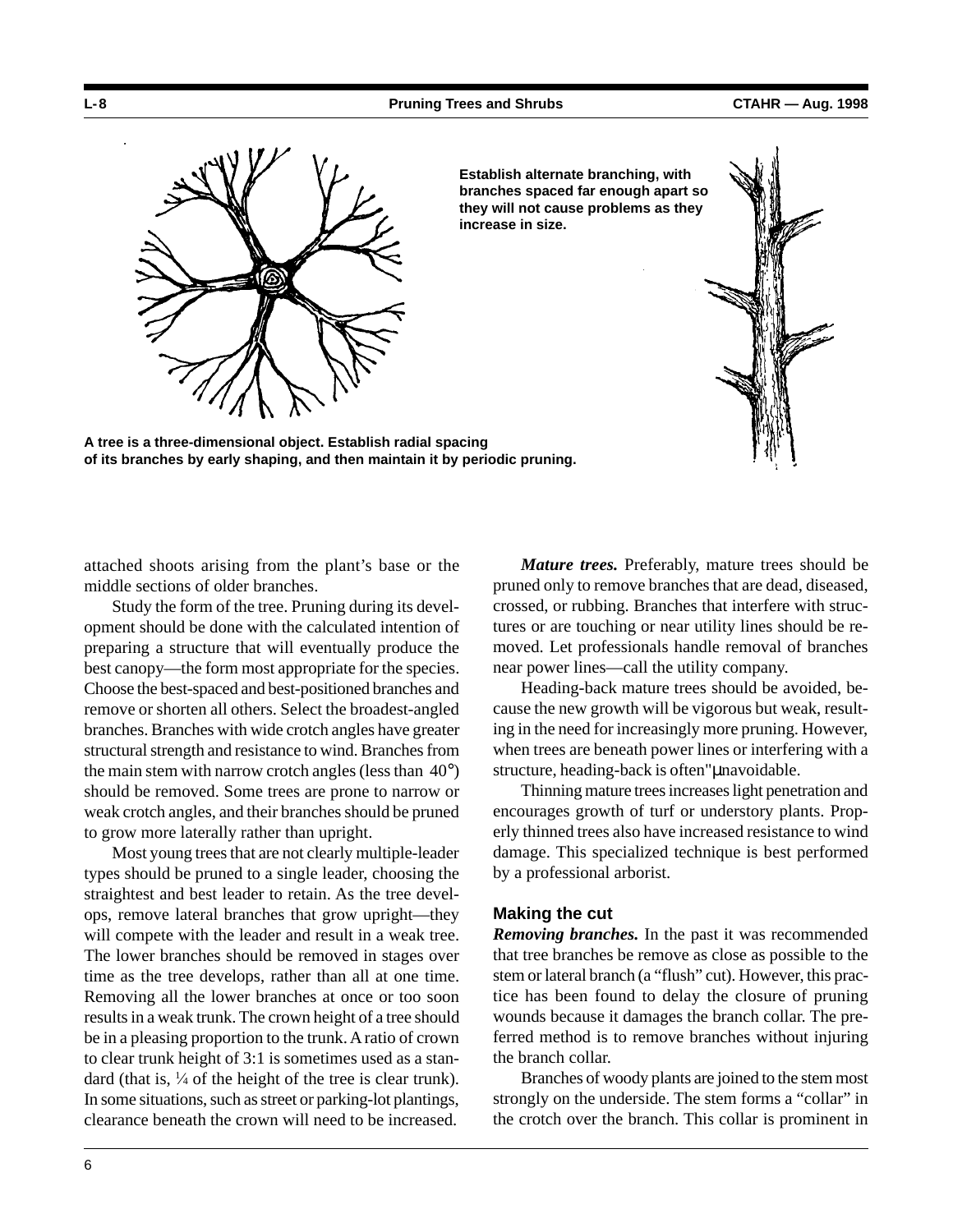

**Pruning in stages to establish a single leader. Remove upright branches first; later, the rest of the branch can be removed if desired.** 

some species but difficult to discern in others. To determine where a cut should be made, follow these steps:

- locate the ridge of bark formed above the branch in the crotch of the stem and branch
- locate the stem collar surrounding the branch, usually a slight swelling near the main stem or trunk
- remove the branch by cutting *outside* both the bark ridge and the branch collar

When an obvious swelling is not present to indicate the collar, cut outside the branch bark ridge and at an angle opposite that formed by the ridge. Limbs over 2 inches in diameter or long, heavy branches should be removed by the three-step method described below.

*Never leave stubs*: they will die and allow decay to enter the rest of the tree or shrub. Old stubs resulting from previous natural damage or poor pruning methods should be removed carefully. In many cases, callus (thickening of the surrounding tissue to close over a wound) may have begun to form near the stub base. This can be seen as an enlarged area enclosing the lower portion or remainder of the stub. Remove the stub just out-



**Never cut a branch flush to the trunk. Begin the cut outside the bark ridge and angle it away from the trunk to avoid cutting the branch collar.**